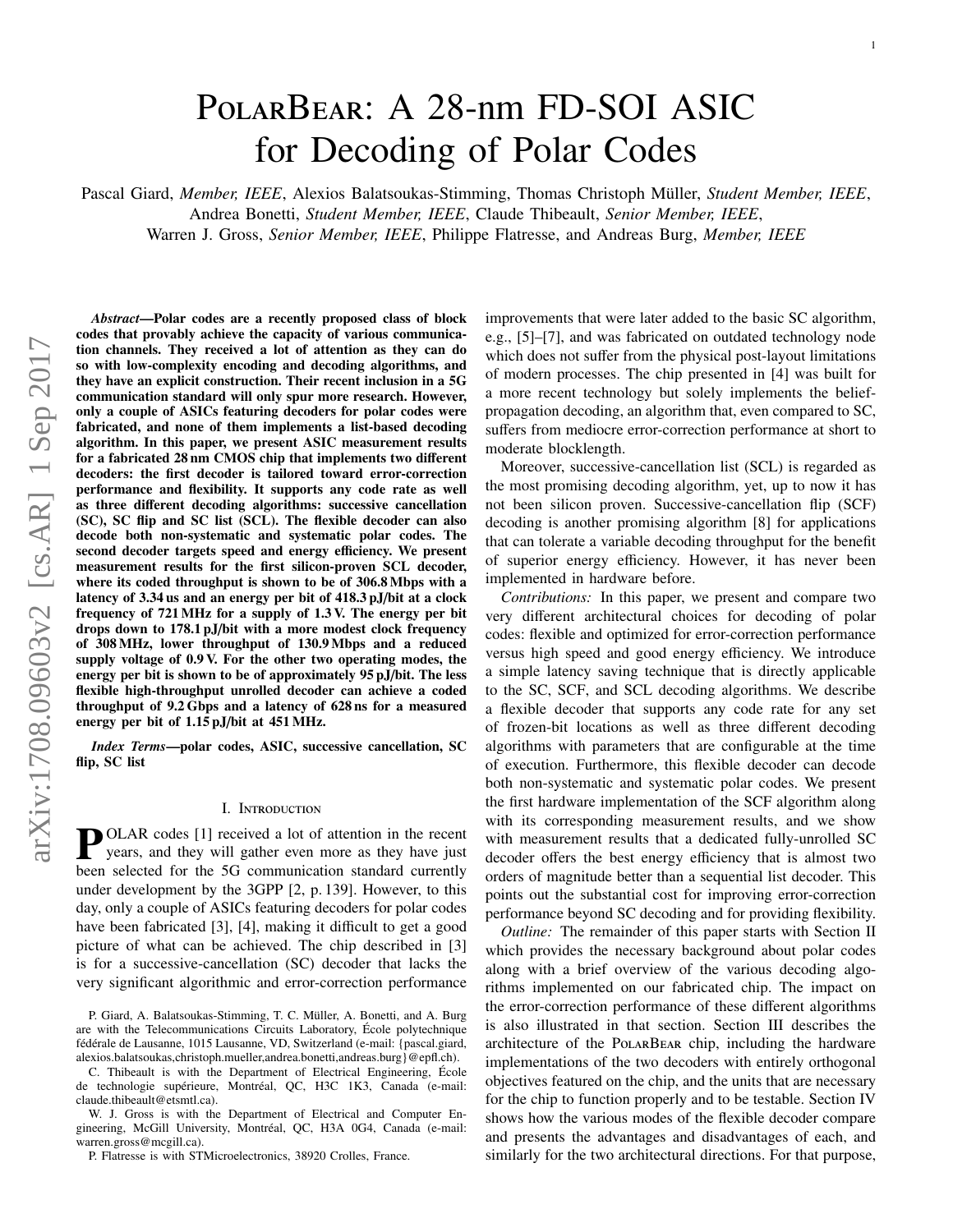

Fig. 1: Graph representation of a (8, 4) polar code.

detailed measurement results are presented and discussed for each decoder. A comparison against the state-of-the-art fabricated polar decoders is also carried out in that section. Finally, Section V concludes this paper.

#### II. Polar Codes

## *A. Construction and Encoding*

In his seminal work on polar codes [1], Arıkan showed that using a particular linear transformation on a vector of bits leads to a polarization phenomenon, where some of the bits become almost completely reliable when transmitted over certain types of channels while the remainder become almost completely unreliable. Polar codes exploit this phenomenon, thus provably achieving the symmetric capacity of memoryless channels as the blocklength grows to infinity.

An  $(N, k)$  polar code has a blocklength of *N* and rate  $R = \frac{k}{N}$ . It is constructed by setting the *N* −*k* least reliable bits—called frozen bits—of a row vector  $u$  of length  $N$  to a predetermined value, typically zero, while the remaining  $k$  locations in  $u$  are used to carry the information bits  $a_i$ ,  $0 \le i \le k$ . The set of frozen-bit indices is denoted by  $\mathcal{A}^c$  and the set of information indices is denoted by  $A$ . The encoding process consists in multiplying this row vector  $u$  by a  $N \times N$  generator matrix  $F^{\otimes n}$ , where  $F^{\otimes n}$  is recursively defined as:

$$
\boldsymbol{F}^{\otimes n} = \left[ \begin{array}{c} \boldsymbol{F}^{\otimes (n-1)} & 0 \\ \boldsymbol{F}^{\otimes (n-1)} & \boldsymbol{F}^{\otimes (n-1)} \end{array} \right] \tag{1}
$$

with ⊗*n* denoting the *n*-th Kronecker product of the Arıkan kernel matrix  $\mathbf{F}^{\otimes 1} = \mathbf{F} = \begin{bmatrix} 1 & 0 \\ 1 & 1 \end{bmatrix}$ , and  $n = \log_2(N)$ .

Fig. 1 illustrates the encoding process as a graph where  $\oplus$ represents a modulo-2 addition (XOR). In that representation, a polar codeword is generated by setting the frozen- and information-bit locations to 0 and  $a_i$ ,  $0 \le i \le k$ , respectively, on the left and by propagating data through the graph from left to right. Polar codes can also be encoded systematically as described and efficiently implemented in [9] and [10], respectively. Systematic and non-systematic polar codes have the same frame-error rate (FER). In this paper, unless otherwise specified, non-systematic polar coding is used.

## *B. Successive-Cancellation (SC) Decoding*

The SC decoding algorithm as initially proposed [1] proceeds by visiting the graph representation of Fig. 1 sequentially, from right to left, from top to bottom, successively estimating  $\hat{u}$  from the noisy channel values. To reduce latency and increase throughput, it was first proposed to calculate two bits at once [3]. Later, the SC algorithm was further refined to use the a priori knowledge of the frozen bit locations to trim the graph [5] or even to use dedicated, and faster, decoding algorithms on parts of the graph [6]. Regardless of the version of the SC algorithm used, at all times, only one candidate codeword is considered.

#### *C. Successive-Cancellation Flip (SCF) Decoding*

The SCF decoding algorithm [8] shares many similarities with the SC algorithm. Initially, it proceeds exactly like SC decoding but while decoding it also keeps a list of the least reliable bit-decisions. Moreover it is necessary to concatenate a cyclic redundancy check (CRC) with the polar code. Once the SCF decoder has generated a complete codeword candidate, it checks if the calculated CRC matches the expected one. If the CRC check fails, then SC decoding is restarted until the bit corresponding to the least reliable bit-decision is reached. Once reached, the SCF flips that decision and resumes SC decoding. After this second round, if the calculated CRC still does not match the expected CRC, then the algorithm is rerun once more and the second least reliable bit-decision is flipped. This procedure lasts until the CRC comparison succeeds or until the maximum number of trials is reached.

## *D. Successive-Cancellation List (SCL) Decoding*

As the name indicates, the SCL algorithm [7] also shares many similarities with the SC algorithm. Contrary to SC decoding though, the SCL decoding algorithm builds a constrained list of up to *L* of candidate codewords. It does so by examining both possibilities of  $\hat{u}_i$  for the locations *i* corresponding to information bits. A path reliability metric, calculated along the way, is used to keep only the *L*-best paths in the survivor list. At the very end of the decoding process, the candidate with the best path reliability metric among the *L* candidates is picked as the estimated codeword.

If a polar code is concatenated with a CRC, the CRC for each of the *L* candidates is calculated and compared against the expected one. The most reliable candidate out of all candidates that pass the CRC is selected as the decoded codeword. If all candidates fail the CRC, then the algorithm simply picks the candidate with the best path reliability metric. In this work, all SCL results use an 8-bit CRC.

#### *E. Error-Correction Performance Comparison*

Fig. 2 shows the error-correction performance of a (1024, 869) polar code for three different decoding algorithms: SC, SCL, and SCF. This particular code is used for comparison as this is also the code that is supported by the high-throughput fixed code-rate implementation of the SC algorithm. These simulation results are for random codewords modulated with binary phase-shift keying (BPSK) and transmitted over an additive white Gaussian noise (AWGN) channel. For the SCL and SCF results, the polar code is concatenated with an 8 bit CRC, i.e., the number of information bits *k* of the polar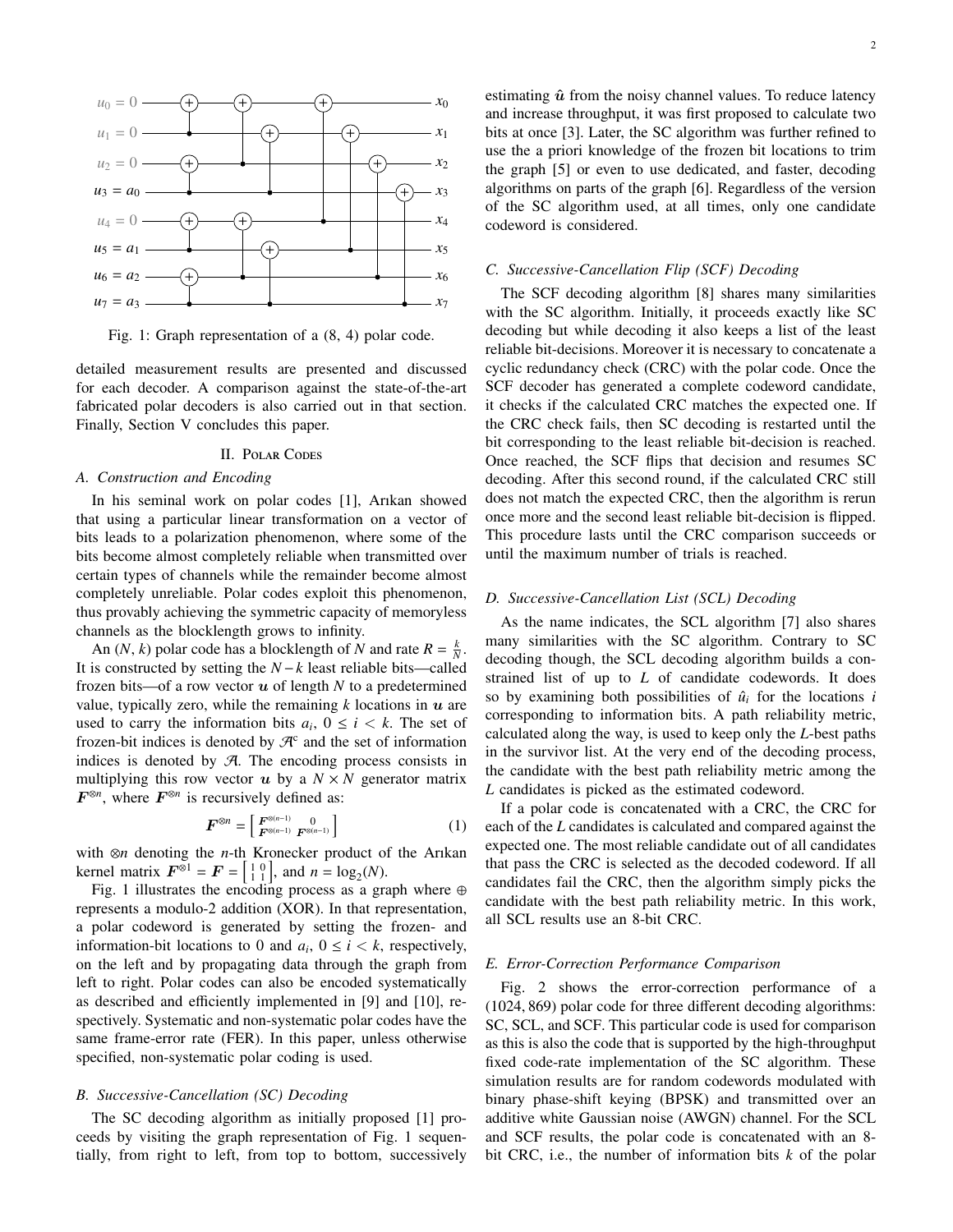

Fig. 2: Error-correction performance comparison for a (1024, 869) polar code decoded using three different algorithms. The SCL and SCF decoders use an 8-bit CRC.

code is increased by 8 such that the code rate of the resulting system remains of  $R = \frac{869}{1024}$ . The SCF algorithm was set to do a maximum number of trials *T* of either 8 or 16. The list algorithm has a constrained list size *L* of either 2, 4, or 32. From that figure, it can be seen that the SC algorithm (black curve without markers) has the worst FER. The SCF algorithm (blue curve with triangle markers and cyan curve with circle markers) offers a coding gain from approximately 0.35 dB to 0.4 dB at a FER of 10<sup>−</sup><sup>4</sup> compared to the SC algorithm. Both SCF curves are almost identical to the SCL results with  $L = 2$ (dashed-magenta curve with diamond markers). By increasing the list size  $L$  to 4 (dashed-red curve with cross markers), the SCL algorithm improves the coding gain by 0.33 dB compared to the SCF results. Further increasing the list size *L* to 32 (dashed-green curve with square markers) leads to a 0.31 dB gain over  $L = 4$  up to a FER of approximately  $10^{-3}$  from which point the 8-bit CRC becomes too short to avoid collisions. This causes the gain to slowly degrate as the  $E_b/N_0$  ratio grows.

The gaps between these decoding algorithms depend on the parameters, however the order generally remains the same, i.e., SC decoding will have the worst FER of the three, while SCL decoding has the best one, and that of SCF decoding lies somewhere in between.

Fig. 3 shows the error-correction performance of polar codes of blocklength  $N = 1024$ , for various code rates, under SCF and SCL decoding. These FER results are included for reference as these are the codes used for the measurement results presented in Section IV.

#### III. PolarBear Architecture

Fig. 4 shows an overview of the PolarBear chip architecture. PolarBear comprises four main units: the flexible decoder, in green, the unrolled decoder, in yellow, the clockgeneration unit (CGU), in red, and the test-controller unit (TCU), made of multiple modules, all illustrated in blue with a dashed outline. Both decoders represent channel and internal soft values as quantized log-likelihood ratios (LLRs) in the 2's



Fig. 3: Error-correction performance comparison for polar codes of blocklength  $N = 1024$  with a variable code rate  $R$ decoded using either the SCF algorithm (left, solid curves) or the SCL algorithm (right, dashed curves). The SCF maximum number of trials  $T = 8$ , the SCL list size  $L = 4$ ; results are for an 8-bit CRC.



Fig. 4: Simplified overview of the PolarBear architecture. The Test-Controller Unit (TCU) is composed of the modules highlighted in blue with a dashed outline.

complement format. We denote quantization as  $Q_i$ . $Q_c$ , where *Q<sup>c</sup>* is the total number of bits to store a channel LLR and  $Q_i$  is the number of bits used to store an internal LLR. Both decoders have quantization parameters that can be modified at the time of synthesis.

There are multiple power domains on the chip, supplied through distinct pins. This allows to precisely measure the current drawn by each of the two decoders.

There are two clock domains on the chip. One is slower typically around 20 MHz—and is used as a reference clock for the CGU as well as by some of the TCU modules. The faster clock is used by the decoders, the test finite-state machine (FSM), and to read from the channel-LLR banks and to write to estimated-codeword banks. A serial interface, which is part of the TCU, provides the means to communicate with the PolarBear chip from the outside world. Section III-D provides a more detailed description of the TCU.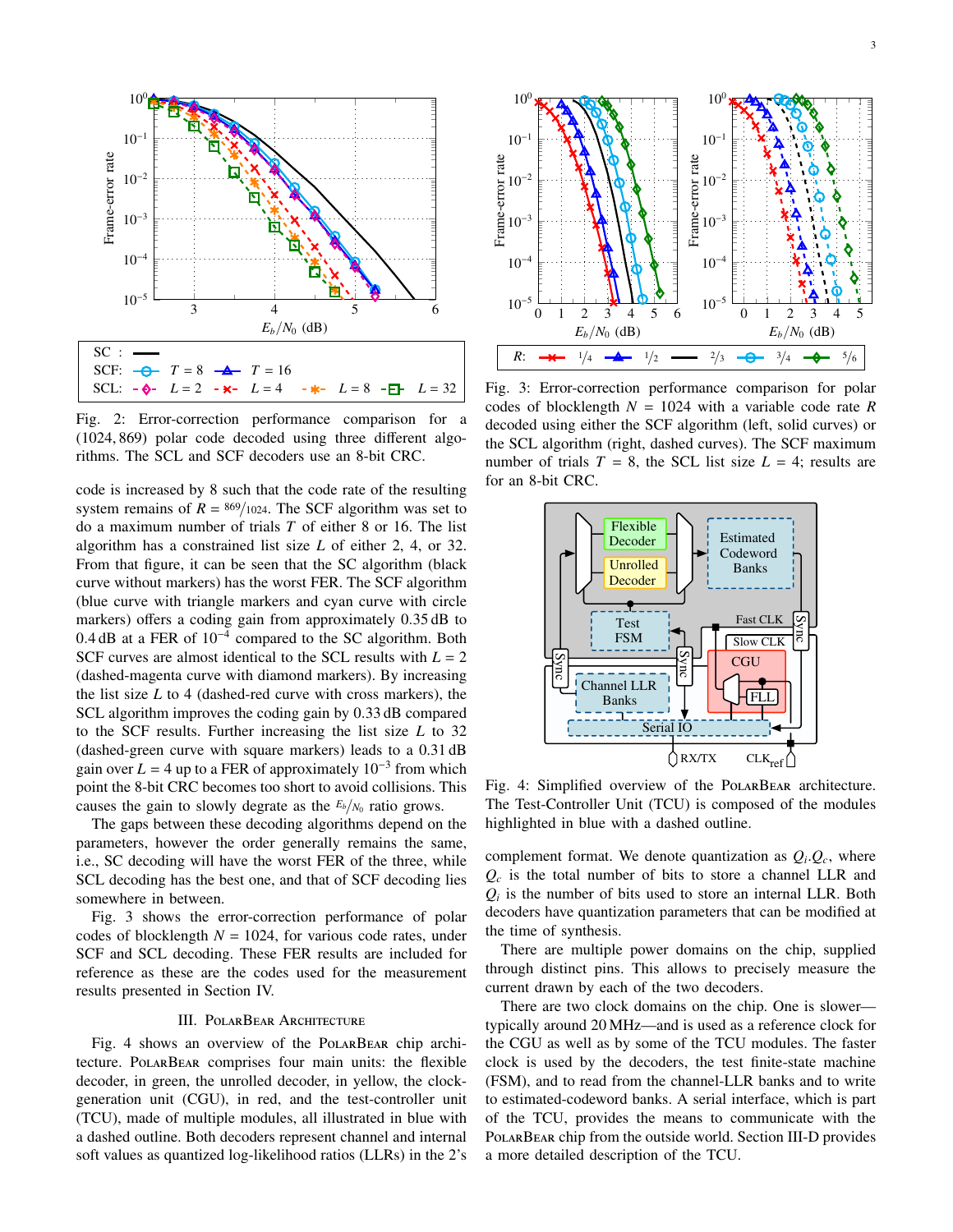

Fig. 5: Flexible-decoder architecture. In SCL decoder mode, all modules but the LLR sorter unit are used. The modules used in SCF decoder mode are colored in orange, in purple with a dashed-dotted outline, and in blue with a dashed outline. The SC mode only uses the modules colored in orange.

## *A. Flexible Decoder*

The flexible decoder supports all three decoding algorithms described in the previous section, i.e., SC decoding, SCF decoding, and SCL decoding. This decoder also supports decoding of polar codes of any rate for a given blocklength *N*, various list sizes ranging from  $L = 2$  up to a maximum list size  $L = L_{\text{max}}$  for SCL decoding, and a configurable maximum number of decoding trials  $T_{\text{max}}$  for the SCF decoding algorithm. In this architecture, *L*max decoder cores are instantiated. Moreover, the CRC unit supports various CRC lengths in order to implement CRC-aided SCL decoding, and SCF decoding. The CRC length can be selected during runtime.

*Architecture Overview:* An overview of the flexible decoder architecture is presented in Fig. 5 along with a legend explaining which components are used for the different supported decoding modes.

More specifically, the decoder contains one memory bank for the channel LLRs and *L*max memory banks for the internal LLRs and the partial sums. Moreover, there are *L*max memory banks that form the path memory, which is used to store the paths taken along the decoding tree, which correspond to candidate codewords. We note that, for SC decoding of a non-systematic polar code, it is not strictly necessary to use the path memory as there is only a single candidate codeword which can be output serially as decoding proceeds. However, in our decoder architecture the single candidate codeword is stored even for SC decoding, as this enables the decoder to also decode systematic polar codes when used in conjuction with a re-encoding block to obtain the information bits. There are *L*max decoder cores which implement the basic update rules for SC decoding. A single decoder core is used during SC and SCF decoding, while up to *L*max decoder cores are used during SCL decoding, depending on the employed list size. The flexible decoder also contains two sorting units, namely the path-metric sorter (identified as "metric sorter" for short, in Fig. 5) and the LLR sorter, which are used during SCL and SCF decoding, respectively. The path-metric sorter is used to identify the *L* most reliable decoding paths out of the 2*L* candidate decoding paths that are produced every time the SCL decoder encounters an information bit. We use a pruned radix-2*L* sorter in order to sort the path metric as it is the fastest sorter for  $L_{\text{max}} = 4$  [11]. The LLR sorter, on the other hand, is used in order to identify the  $T-1$  information bits with the smallest decision-LLR absolute values, which correspond to the *T* − 1 least reliable decisions. The LLR sorter architecture is described in more detail in Section III-A3. Finally, the decoder contains a pointer memory, which implements the low-complexity state copying mechanism for SCL decoding as described in detail in [12], as well as a controller which is responsible for the generation of all control signals and for the calculation of the CRC for SCL and SCF decoding.

The set of frozen-bit locations  $\mathcal{A}^c$  is derived from a *N*-bit wide binary vector provided at the input, where a one or a zero indicate that the location corresponds to a frozen bit or an information bit, respectively.

*Latency Saving Technique:* Since the values of frozen bits are known a priori at the receiver, no LLR computations are in fact necessary until the first non-frozen bit is reached during the SC decoding process. This observation is exploited in our decoder in order to directly start decoding from the first information bit and reduce the decoding latency. Note that this latency reduction technique can be seen as partial application of the SSC algorithm [5], with the important advantage that it is applicable verbatim to SCL decoding, as the first path fork only occurs at the first information-bit location.

In the following sections, we provide more details on each of the different decoding modes.

*1) SCL Mode:* The flexible decoder implements the SCL decoding algorithm as briefly reviewed in Section II-D and as more thoroughly described in [13]. The SCL decoder imple-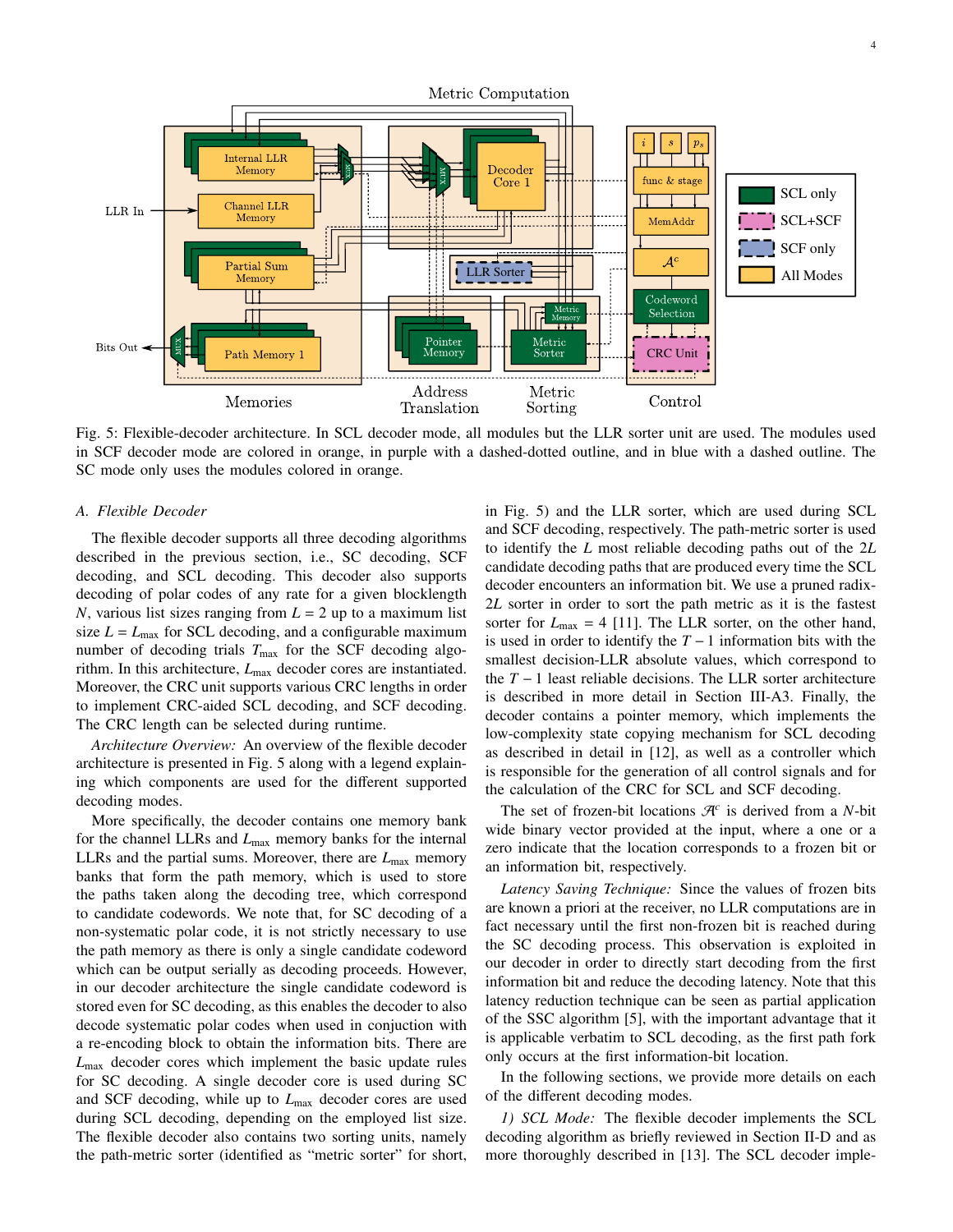

Fig. 6: Insertion sorter used in the SCF decoder to identify the *T* − 1 least reliable bit-decisions.

mentation requires all modules illustrated in Fig. 5, except for the LLR sorting unit that is only used by the SCF decoder. The CRC calculations take place alongside the decoding process, as the information bits become available one by one, and thus do not incur any additional latency. Moreover, this characteristic enables a very compact serial implementation of the CRC units, rendering their size negligible.

*2) SC Mode:* The flexible decoder also implements a slightly improved version of the original SC algorithm [1]. The improvement consists in the latency reduction technique described above, i.e., a priori knowledge of the first informationbit location allows the algorithm to skip the unnecessary calculations that would otherwise mandate the SC algorithm to visit frozen bit locations.

As illustrated in Fig. 5, the SC decoder mode only uses one of the *L*max decoder cores. Moreover, the SC mode uses only one of the internal-LLR-memory banks, one of the partialsum-memory banks, and one of the path-memory banks. For SC operation both the path-metric sorting unit and the LLR sorting unit are bypassed completely.

*3) SCF Mode:* The flexible decoder also implements the SCF decoding algorithm as proposed in [8], and as briefly described in Section II-C. Similarly to the SC decoder, the SCF decoder mode only uses one of the *L*max decoder cores, a single internal-LLR-memory bank, a single partial-sum-memory bank, and a single path-memory bank. These components are illustrated in orange (labeled as "All Modes" in the legend) in Fig. 5. In addition to the hardware required for SC decoding, the SCF decoder uses the CRC unit, colored in purple with a dashed-dotted outline, and a dedicated LLR sorter, colored in blue with a dashed outline, that identifies the *T* − 1 least reliable bit-decisions during the first decoding attempt, i.e., the bit-decisions that had the  $T - 1$  smallest absolute LLR values.

Since the decision LLRs that need to be sorted become available at a rate of at most one LLR per clock cycle, an insertion sorter was selected to implement the LLR sorter. The insertion sorter can be fully parallelized in order to sort each LLR in a single clock cycle. More specifically, each decision LLR is compared in parallel with all *T* − 1 existing (and already sorted) least reliable decision LLRs which are stored in registers. Using the result of these comparisons, it is straightforward to decide whether the new LLR should be stored and to identify the location in which it should be inserted. Insertion can then be performed efficiently in a single clock cycle by shifting the content of the registers that are after the insertion position by one position, discarding the LLR at position  $T − 1$  in the process, and writing the new LLR value in its corresponding position, while keeping the remaining contents at their place. We note that the registers containing the *T* −1 least reliable decision LLRs are initialized to the maximum possible absolute LLR value when decoding starts. A high level block diagram of the sorter is presented in Fig. 6.

## *B. Decoding Latency and Throughput of the Flexible Decoder*

Since all three algorithms implemented by the flexible decoder are based on SC decoding, their decoding latency is largely dictated by the decoding latency of the underlying SC hardware decoder. More specifically, the time required by the SC decoding algorithm to generate an estimated codeword, measured in clock cycles (CCs), can be expressed as:

$$
\mathcal{L}_{SC} = 2N + \frac{N}{64} \log_2 \left( \frac{N}{256} \right) - \sum_{i=0}^{\log_2 N} \left( \frac{b}{2^i} \right) \left( \frac{2^i}{64} \right),\tag{2}
$$

where *N* is the polar-code blocklength, and *b* is the location of the first information bit. The two left-hand-side terms correspond to the latency of a semi-parallel SC decoder implementation [14], where  $P = 64$ . The right-hand-side term is a correction term that stems from the polar-code-specific simplifications described earlier, a contribution of this work.

The SCL algorithm performs some additional steps compared to the SC algorithm. In particular, the metric sorting step involved in SCL decoding cannot be performed in parallel with the LLR computations and thus increases the latency of the SCL decoder with respect to that of the SC decoder. More specifically, the latency of SCL decoding depends on the code rate and on the distribution of frozen-bit *clusters* in the polar code. Let us partition  $\mathcal{A}^c$  as  $\mathcal{A}^c = \bigcup_{j=1}^{\mathcal{F}_c} \mathcal{A}^c_j$  such that:

- (i)  $\mathcal{A}_{j}^{c} \cap \mathcal{A}_{j'}^{c} = \emptyset$  if  $j \neq j'$ ,
- (ii) for every *j*,  $\mathcal{A}_{j}^{c}$  is a contiguous subset of {0, ..., *N* − 1},
- (iii) for every pair  $j \neq j'$ ,  $\mathcal{A}_{j}^{c} \cup \mathcal{A}_{j'}^{c}$  is *not* a contiguous subset of  $\{0, \ldots, N-1\}$ .

Then, each  $\mathcal{F}_j^c$  is a frozen-bit cluster and  $\mathcal{F}_C$  is the total number of frozen-bit clusters in a polar code.

Using the above definition of a frozen-bit cluster, the latency of the SCL decoding algorithm is given by:

$$
\mathcal{L}_{SCL} = \mathcal{L}_{SC} + \mathcal{L}_{sort},\tag{3}
$$

where  $\mathcal{L}_{SC}$  is the latency of the SC decoder as defined in (2) and  $\mathcal{L}_{\text{sort}}$  is the latency incurred by the sorting steps defined as [13]:

$$
\mathcal{L}_{\text{sort}} = k + \mathcal{F}_C,\tag{4}
$$

where *k* is the number of information bits and  $\mathcal{F}_C$  is the number of frozen-bit *clusters*. Similarly to the right-hand-side term of (2),  $\mathcal{F}_C$  is also polar-code specific.

Contrary to SC and SCL decoding, SCF decoding has a variable runtime that depends on the number of performed decoding attempts. The worst-case latency of the SCF decoding algorithm can be expressed as:

$$
\mathcal{L}_{SCF} = T \mathcal{L}_{SC},\tag{5}
$$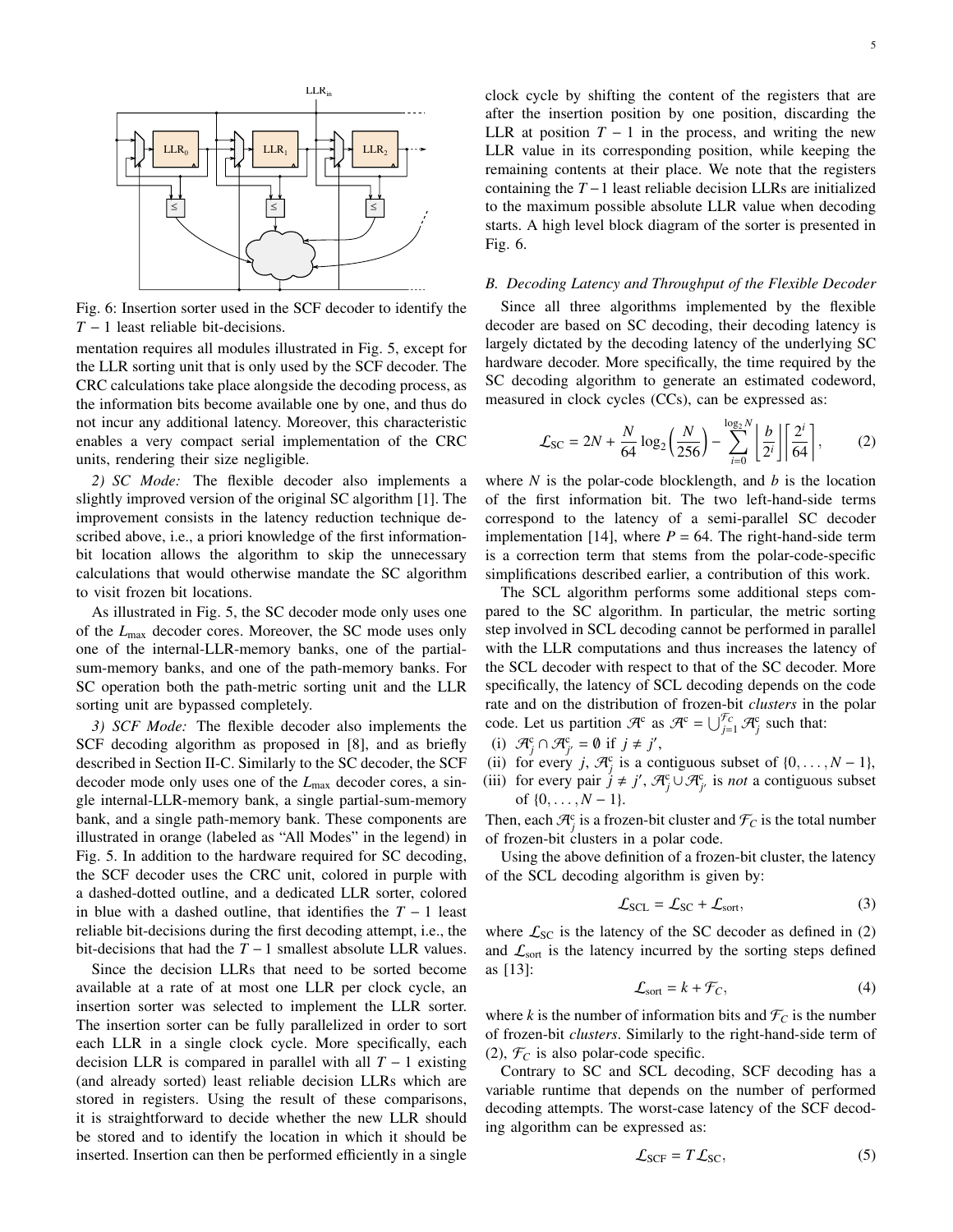

Fig. 7: Fully-unrolled partially-pipelined SC decoder architecture example for a (8, 4) polar code, where the initiation interval  $I$  equals 2. Clock gates and signals omitted for clarity.

where  $T$  is the maximum number of trials, and  $\mathcal{L}_{SC}$  is the latency of the SC decoder as defined in (2). It is noteworthy that, as will be shown in the sequel, for the FER values of interest the average latency of SCF decoding is very close to that of standard SC decoding.

Since only a single codeword is decoded at any given time by the flexible decoder, the decoding throughput can be directly calculated from the decoding latency. Thus, the coded throughput of the flexible decoder is given by:

$$
\mathcal{T}_x = \frac{Nf_{\text{clk}}}{\mathcal{L}_x} \text{ bps},\tag{6}
$$

where  $x \in \{SC, SCF, SCL\}.$ 

## *C. Fully-Unrolled Partially-Pipelined SC Decoder*

The SC decoder implementation is optimized for speed and energy efficiency at the expense of flexibility and errorcorrection performance (compared to the SCL and SCF decoding algorithms), and is based on the fast-SSC algorithm [6] and on a fully-unrolled partially-pipelined architecture for a polar decoder as presented in [15].

Fig. 7 illustrates an example of a fully-unrolled partiallypipelined SC decoder for the (8, 4) polar code represented as a graph in Fig. 1. Partial pipelining, as opposed to deep pipelining, allows to reduce the required area, at the cost of reducing the throughput, by removing redundant shimming registers in parts of the pipeline where data remains unchanged over multiple clock cycles [15]. In this example the initiation interval is  $I = 2$ , meaning that, at every second clock cycle, a new frame can be fed into the decoder and a new codeword is estimated. In Fig. 7, registers are shown in light blue, where  $\alpha$  and  $\beta$  registers are for LLRs and bit-vector estimates, respectively. The blocks in white, marked *F*, *G*, *Combine*, *Rep*, and SPC, correspond to functions of the fast-SSC algorithm, and the subscript indicates their respective width. Data flows from left to right with very little control logic.

The latency of our unrolled decoder is polar-code specific as it depends on the distribution of the frozen bit locations [6], but it is by nature significantly smaller than  $\mathcal{L}_{SC}$ . An example of that difference is given in Table I. The coded throughput of a fully-unrolled decoder does not depend on the distribution of the frozen bit locations and is given by:

$$
\mathcal{T}_{\text{U-SC}} = \frac{N f_{\text{clk}}}{I} \text{ bps},\tag{7}
$$

where  $f_{\text{clk}}$  is the clock frequency of the decoder.



Fig. 8: PolarBear micrograph.

## *D. Clock-Generation and Test-Controller Units*

The CGU, highlighted in red in Fig. 4, produces a fast clock from a reference clock by using a flexible configurable frequency lock loop (FLL) [16]. The CGU has its own supply V<sub>CGU</sub> such that its energy consumption does not affect the decoder measurements.

The TCU is the interface to the decoders and the FLL. The majority of its area consists of memory, which is implemented using registers. More specifically, there are three memory banks that hold channel LLRs for three polar code frames, as well as three additional memory banks to store the corresponding estimated codewords. The TCU includes a test FSM responsible to select the desired decoder, and to configure both the FLL and the decoders. In Fig. 4, the modules composing the TCU have a dashed outline and are highlighted in blue.

The TCU uses a serial interface to communicate with the outside world. This interface implements a simple protocol that allows to read and write to a memory map. As a consequence, we can communicate with the chip from a computer, e.g. to load the channel LLRs into the banks, to read back the content of the estimated codeword banks, and to configure the FLL.

#### IV. Test Chip and Measurement Results

The PolarBear architecture described in Section III was fabricated in a 28 nm FD-SOI CMOS technology, where the flexible decoder uses the regular  $V_T$  flavor to minimize leakage and the unrolled decoder uses the low  $V_T$  flavor to maximize speed. The other units present on the chip all use regular  $V_T$ . The core occupies  $0.93 \text{ mm}^2$  of the complete  $1.47 \text{ mm}^2$  die, and has an overall density of 62%.

Fig. 8 shows a micrograph of the chip, where the area highlighted in green corresponds to the flexible decoder, the area in yellow is the fully-unrolled SC decoder, the one in blue is the TCU along with its memory, and the one in red is the CGU. The CGU can provide a clock frequency between 960 kHz and 1.275 GHz using an external reference clock of 20 MHz and a supply voltage  $V_{CGU} = 0.9 V$ .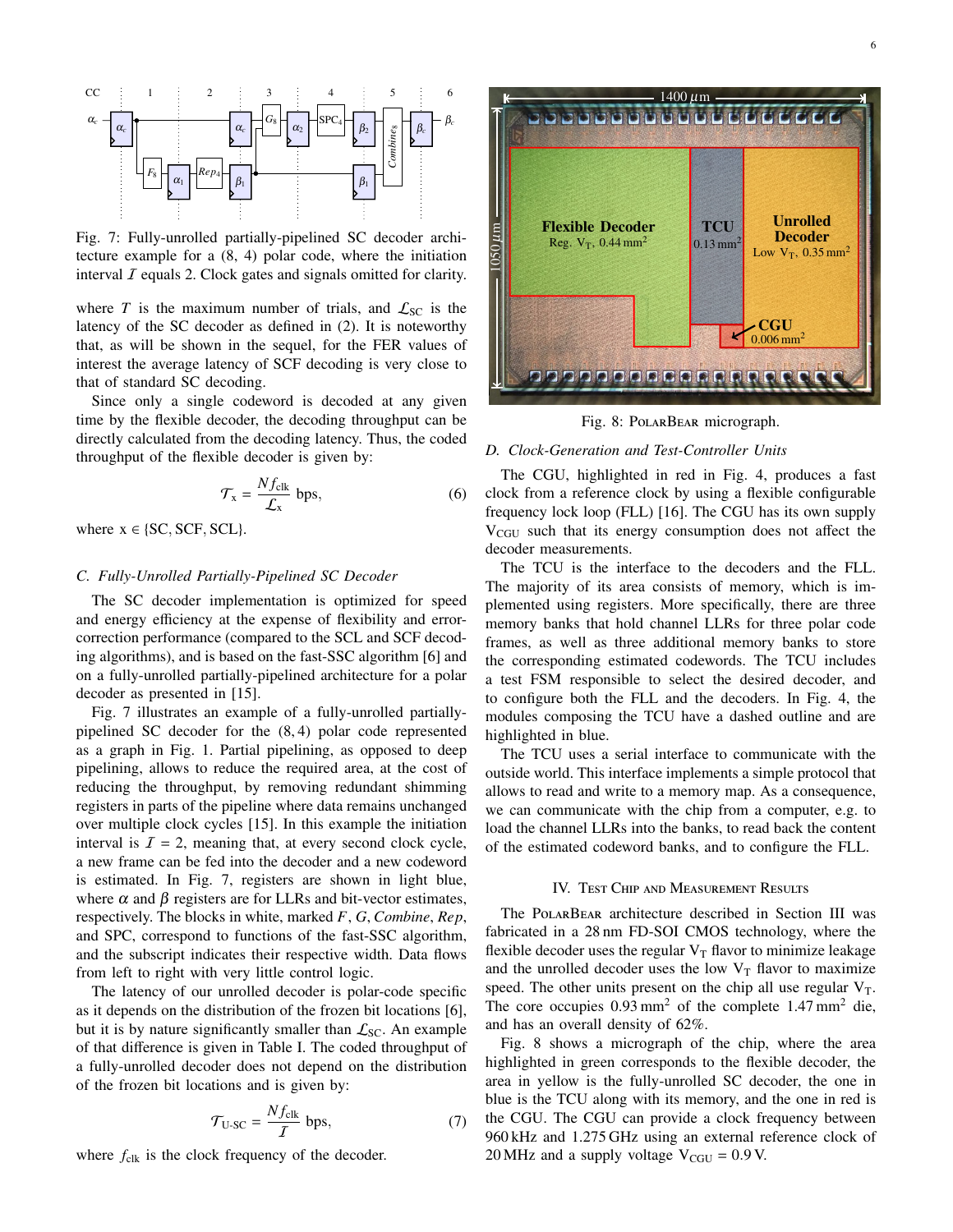TABLE I: Decoding latency in clock cycles for the various supported decoders and modes corresponding to polar codes of 5 different code rates. The unrolled decoder is denoted U-SC.

| R   | SС   | SCL. | U-SC |
|-----|------|------|------|
|     | 1577 | 1887 |      |
| 1/2 | 1833 | 2408 |      |
| 2/3 | 1896 | 2644 |      |
| 3/4 | 1960 | 2783 |      |
| 5/6 | 1991 | 2899 | 283  |

In the following sections, we start by describing our test setup and methodology. Then the various modes of the flexible decoder are compared against each other and against the unrolled SC decoder. Lastly our decoders are compared against the other fabricated polar decoders that can be found in the literature.

#### *A. Test Setup and Methodology*

Testing is conducted by inserting a PolarBear chip into a custom-made PCB which is, in turn, inserted as a daughterboard into an FPGA development board. The FPGA development board—a Xilinx XUPV5-LX110T—is connected to a PC via a serial interface. The steps to run a test can be summarized as follows:

- 1) Transfer the channel LLRs to the TCU memory.
- 2) Configure the FLL to generate the desired fast clock.
- 3) Select the desired decoder (flexible or unrolled).
- If the flexible decoder was selected:
	- a) Select the desired mode.
	- b) Set the polar-code type: non-systematic or systematic.
	- c) Select the CRC length-and-polynomial pair.
	- d) Transfer the binary vector from which the set of frozen-bit indices  $\mathcal{A}^c$  is derived.
	- e) Set the index of the first information-bit location.
	- f) Set the list size *L* (SCL mode) or the maximum number of trials *T* (SCF mode).
- 4) Start the test.
- 5) Wait until the decoder notifies the TCU that decoding is complete.
- 6) Read the estimated codeword from the TCU memory.
- 7) Compare the estimated codeword against the expected one.

Measurement results are for test vectors generated using bit-true models of the decoders for an AWGN channel with an  $E_b/N_0$  of 0 dB to obtain worst-case values, i.e., such that more switching activity is generated compared to operation in a typical  $E_b/N_0$  region of interest. Independent programmable power supplies are used to provide power to the various cores, and a high-precision multimeter is put in the loop to measure the current drawn by the decoder of interest. Furthermore, measurements are taken in continuous decoding mode at room temperature.

For reference, the latency—in clock cycles—of the polar codes used in the measurements are provided in Table I. The latency values for the SCF mode are not included in this table as they are integer multiples of those of the SC decoder, where

TABLE II: CRC lengths and polynomials supported by the flexible decoder.

| Length<br>(bits) | Polynomial                      |
|------------------|---------------------------------|
|                  | $x^4 + x + 1$                   |
| 8                | $x^8 + x^7 + x^4 + x^2 + x + 1$ |
| 16               | $x^{16} + x^{12} + x^5 + 1$     |

the multiplication factor is the number of trials. As it can be observed by combining equations (2), (3), and (4), the latency and throughput of the SCL mode are independent of the list size *L*. This is a result of having all the necessary hardware resources to accommodate the largest supported list size *L*max.

From Table I, it can be seen that the latency increases with the code rate. The reason for that lies in the nature of *good* polar codes where the first information bit location *b* is pushed further and further to the right as the code rate *R* decreases. As a result, the correction term of (2) increases as the code rate diminishes and the SC latency  $\mathcal{L}_{sc}$ , common to all three modes, is reduced.

## *B. Flexible Decoder*

The flexible decoder uses the regular  $V_T$  process flavor, and occupies an area of  $0.44 \text{ mm}^2$  of which  $0.29 \text{ mm}^2$  are occupied by standard cells with a density of 65%. The memory, in the form of registers, accounts for 26% of the total flexibledecoder area.

*1) Quantization:* In terms of quantization, this decoder uses  $Q_i$ . $Q_c$  equal to 6.6, and 8-bit path metrics for the SCL mode. Fig. 9 shows the impact of this quantization on the errorcorrection performance of 8-bit CRC-aided SCL decoding with  $L = 4$  for polar codes of various rates. It can be seen that this quantization incurs a coding loss ranging from 0.13 dB to under 0.05 dB, at a FER of  $10^{-3}$ , compared to using a floatingpoint representation. We note that the coding loss is greater for the lower-rate codes and diminishes as the rate increases.

*2) Decoding Modes:* As mentioned earlier, the flexible decoder has three operating modes corresponding to the SC, SCF, and SCL algorithms. The operating mode can be selected at execution time.

The SCL mode supports a list size *L* value up to  $L_{\text{max}} = 4$ . As can be seen from Fig. 2, for an  $N = 1024$  polar code, moving from  $L = 4$  to  $L = 8$  (or even  $L = 32$ ) results in a small gain in terms of the error-correction performance for this particular code rate and we observe similar behavior for other code rates. This fact, combined with the area constraints we had for our chip, lead to the choice of  $L_{\text{max}} = 4$ . Since in our architecture the configured list size *L* has to be a power of two, our chip supports the list sizes  $L \in \{1, 2, 4\}$ , where  $L = 1$  is equivalent to SC mode selection. The CRC lengths supported by the decoder chip, which can be selected at the time of execution, are summarized in Table II along with the CRC polynomials that were used. These lengths were selected to cover a wide range of list sizes and rates, as different operating conditions require different CRC lengths in order to achieve the best possible performance [13]. We note that, for SCL decoding it is also possible to completely disable the CRC.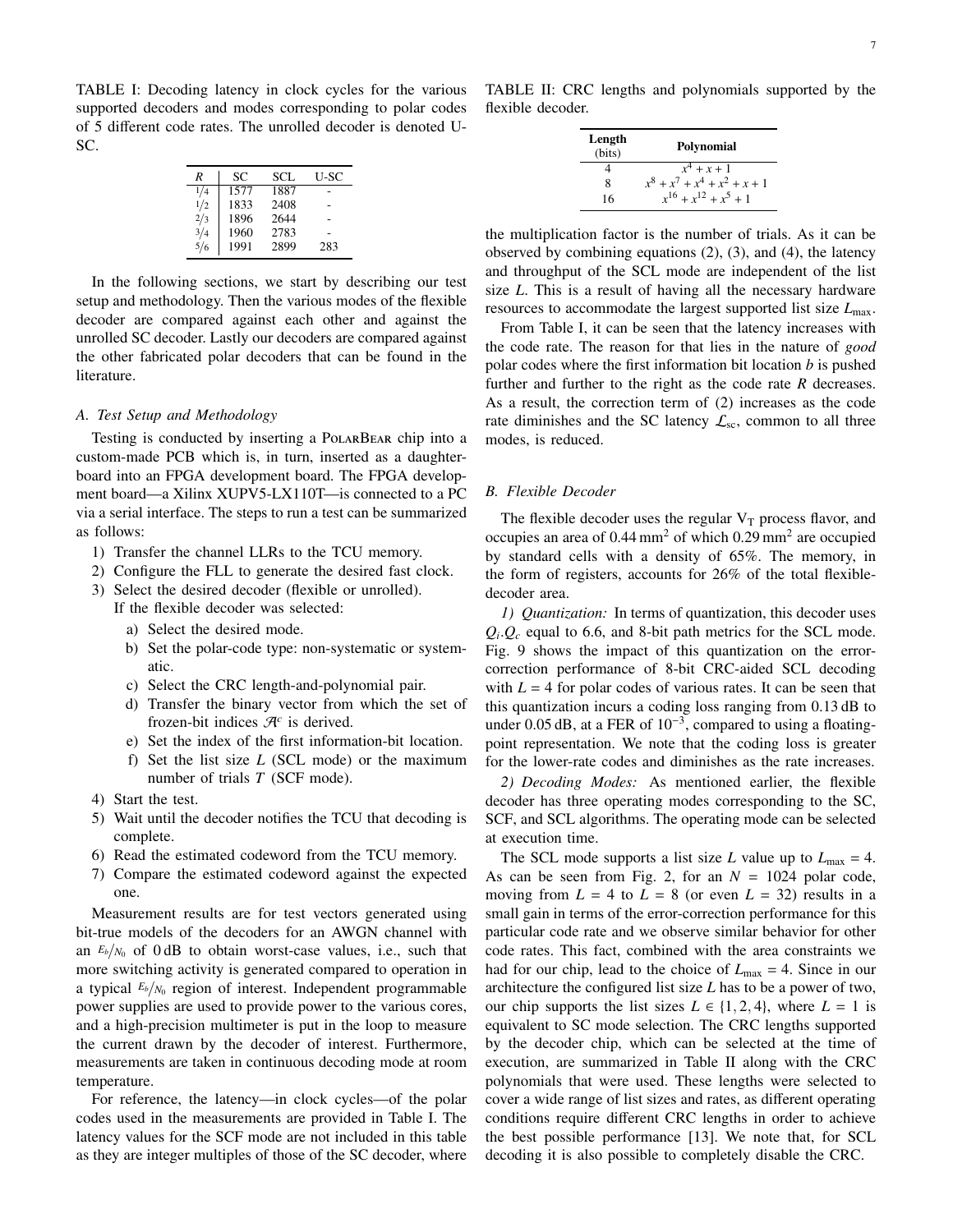8



Fig. 9: Impact of LLR and path metric quantization on the error-correction performance of 8-bit CRC-aided SCL decoding with  $L = 4$ . From left to right, the performance of polar codes of blocklength  $N = 1024$  with various code rates  $R \in$  $\{1/4, 1/2, 2/3, 3/4, 5/6\}.$ 

In the SCF mode, the maximum number of trials *T* has to be set and can have a value of up to  $T_{\text{max}}$ . As can be seen from Fig. 2, for an  $N = 1024$  polar code, moving from  $T = 8$ to  $T = 16$  provides very little benefit in terms of the errorcorrection performance. However, since increasing  $T_{\text{max}}$  incurs a negigible hardware overhead because the LLR sorter area is very small, we decided to choose  $T_{\text{max}} = 32$  in order to ensure that we can cover a very wide range of code rate scenarios. While it is optional in the SCL mode, the SCF mode mandates activation of a CRC unit and the selection of a CRC length.

The SC mode can be selected by disabling the CRC and setting  $L = 1$ .

Regarding the critical path of the flexible decoder, it depends on the operating mode and parameters. In SCL mode with a list size  $L = 4$ , the critical path starts at the output of a register storing a path metric, goes through the metric sorter, then through a partial-sum network (PSN) (part of a decoder core), and ends at the input of the path-memory register. For the SC and SCF modes as well as the SCL mode with  $L = 2$ , the critical path starts from an internal-LLR memory register, goes through a processing element and into the PSN (both part of a decoder core) and ends at the input of a path-memory register.

As for any polar decoder, the flexible decoder can decode polar codes with blocklengths *N* smaller than 1024 by setting the 1024 − *N* most significant channel-LLR locations to the fixed-point equivalent of  $+\infty$ . However, since the controller was not optimized towards this goal, minute changes to its architecture would be required to achieve the optimal latency with no noticeable impact on area or clock frequency.

*3) Throughput Comparison:* In this section, the measured throughput and energy per bit of the three modes are compared. The 8-bit CRC is selected for the SCF and SCL modes. Since the throughput, and thus the energy per bit, of the SCF mode are highly dependent on the average number of trials, results are provided for the average number of trials required at two FER values of interest.



Fig. 10: Coded throughput to decode polar codes of blocklength  $N = 1024$  using all three modes supported by the flexible decoder. Maximum achievable clock frequencies *f*clk shown as annotations.

Fig. 10 shows the throughput for the three modes supported by the flexible decoder. All measurements are for the same core supply voltage of 0.9 V and for the respective maximum achievable clock frequency. Fig. 10 shows that the SC mode has a throughput that is from 31% to 59% greater than that of the SCL mode. While the worst-case (W.-C.) throughput of the SCF mode is well below that of any other mode, the achievable throughput of the SCF mode approaches that of the SC mode as the FER improves. While operating at a FER of  $10^{-2}$ , the SCF mode is approximately  $12\%$  slower than the SC mode. This gap shrinks to under 1.5% at a FER of  $10^{-3}$ . Comparing the SCF mode at a FER of  $10^{-2}$  with the SCL mode, the SCF mode is from 16% to 39% faster than the SCL mode for the lowest to the highest code rates, respectively.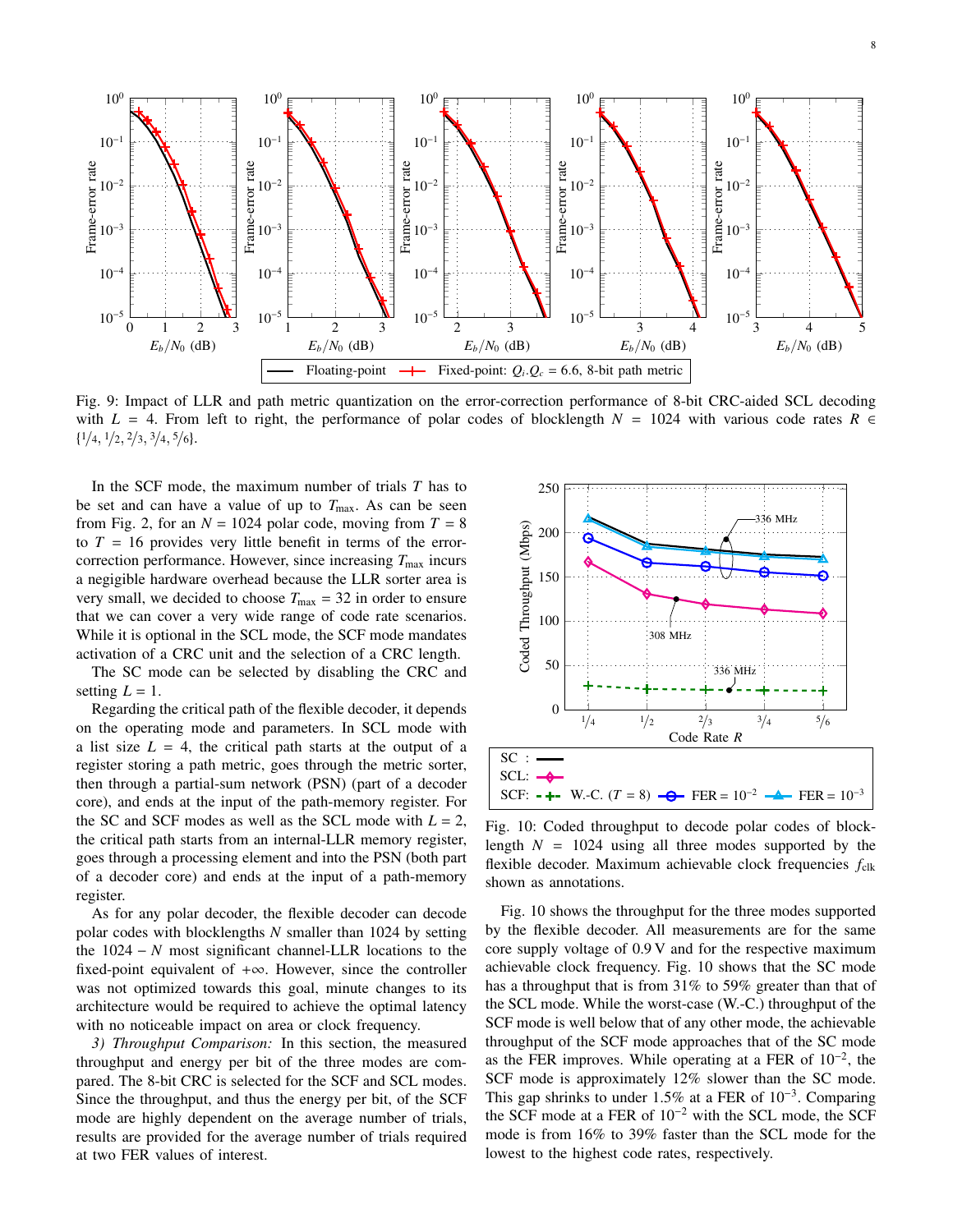

Fig. 11: Energy per bit to decode polar codes of blocklength  $N = 1024$  using the various decoding algorithms supported by the flexible decoder. All measurements are for a core supply voltage of 0.9 V. Results on the left (solid curves) are for a clock  $f_{\text{clk}} = 100 \text{ MHz}$  while the ones on the right (dashed curves) are for the respective maximum achievable clock frequency, i.e.,  $f_{\text{clk}} = 336 \text{ MHz}$  for both SC and SCF modes, and 308 MHz for the SCL mode.

*4) Energy-per-bit Comparison:* Fig. 11 shows the energy efficiency for the various modes supported by the flexible decoder. For fair comparison, all measurements are for the same core supply voltage of 0.9 V. The solid curves on the left-hand side of the figure are all for a clock frequency of  $f_{\text{clk}} = 100 \text{ MHz}$  whereas the dashed curves on the righthand side of the figure are for the maximum achievable clock frequencies for each decoder and mode. An 8-bit CRC is used for the SCF and SCL decoders. The energy per bit is defined as:

## Power (*W*)  $\frac{10 \text{ m or } (n)}{\text{Coded T/P } (bps)}$ .

From both sides of Fig. 11 we observe that more energy is required as the code rate increases regardless of the operating mode. This is an expected result as the latency (number of required CCs) increases with the code rate, as can be seen from Table I. The SCL mode has the greatest latency among the three modes and uses the majority of the modules of the flexible decoder illustrated in Fig. 5. Thus, as expected, Fig. 11 shows that, indeed, the SCL mode requires the most energy out of the three supported modes. From the same figure, we observe that the energy per bit of the SCF mode approaches that of the SC decoder as the FER improves (or as the  $E_b/N_0$ ratio increases).

*5) Discussion:* With three modes that offer different characteristics, the adequate configuration can be selected at execution time according to the requirements and operating conditions. The SC mode has a constant latency, and the best throughput and energy per bit. The SCL mode, with a list size  $L = 4$ , requires from 1.8 $\times$  to 1.9 $\times$  more energy per bit as the SC mode, but its error-correction performance is significantly



Fig. 12: Impact of LLR quantization on the error-correction performance of the systematic (1024, 869) polar code decoded by the unrolled decoder implementation.

better than that of SC. With an error-correction performance that approaches that of the SCL algorithm with  $L = 2$  and an average throughput that tends to that of the SC mode as the signal-to-noise ratio improves, the SCF mode appears as the most attractive mode if the decoder is operated in a good  $E_b/N_0$ region and if the system can cope with the variable execution time. It is interesting to note that SCL decoding with  $L = 4$ does not require twice as much energy per bit than with  $L = 2$ . The energy-per-bit gap between the SC mode and the SCL mode with  $L = 2$  is greater. The initial energy hit comes from the greater latency of SCL decoding combine with the increase in hardware resources used. Increasing *L* from 2 to 4, the latency remains unchanged, only the additional hardware resources used contribute to increase the energy required per bit.

## *C. Fully-Unrolled Partially-Pipelined SC Decoder*

The unrolled decoder is implemented in the low- $V_T$  technology flavor, and occupies an area of 0.35 mm<sup>2</sup> with a density of 64%. It is built for a high-rate polar code as, in many applications, the peak throughput is achieved in the best channel conditions with a high-rate code. The underlying assumption is that the unrolled decoder—implementing an SC-based algorithm that does not offer as good of an errorcorrection performance than SCL or SCF decoding—would only be used when the channel conditions are good. Thus, the unrolled decoder is built for a systematic (1024, 869) polar code optimized for  $E_b/N_0 = 4.0$  dB, and with an initiation interval  $I = 50$ . It has a fixed latency of 283 CCs and uses  $Q_i \cdot Q_c = 5.4$  to represent LLRs. Fig. 12 shows that using this LLR quantization leads to a coding loss of under 0.13 dB at a FER of  $10^{-4}$  or at a bit-error rate (BER) of  $10^{-6}$ . To keep the longest combinational paths balanced, the dedicated decoders for the Repetition and single-parity check (SPC) codes were constrained to a maximum length of 8 and 4, respectively. The critical path starts from the output of an LLR register, goes through a dedicated decoder for a SPC code of length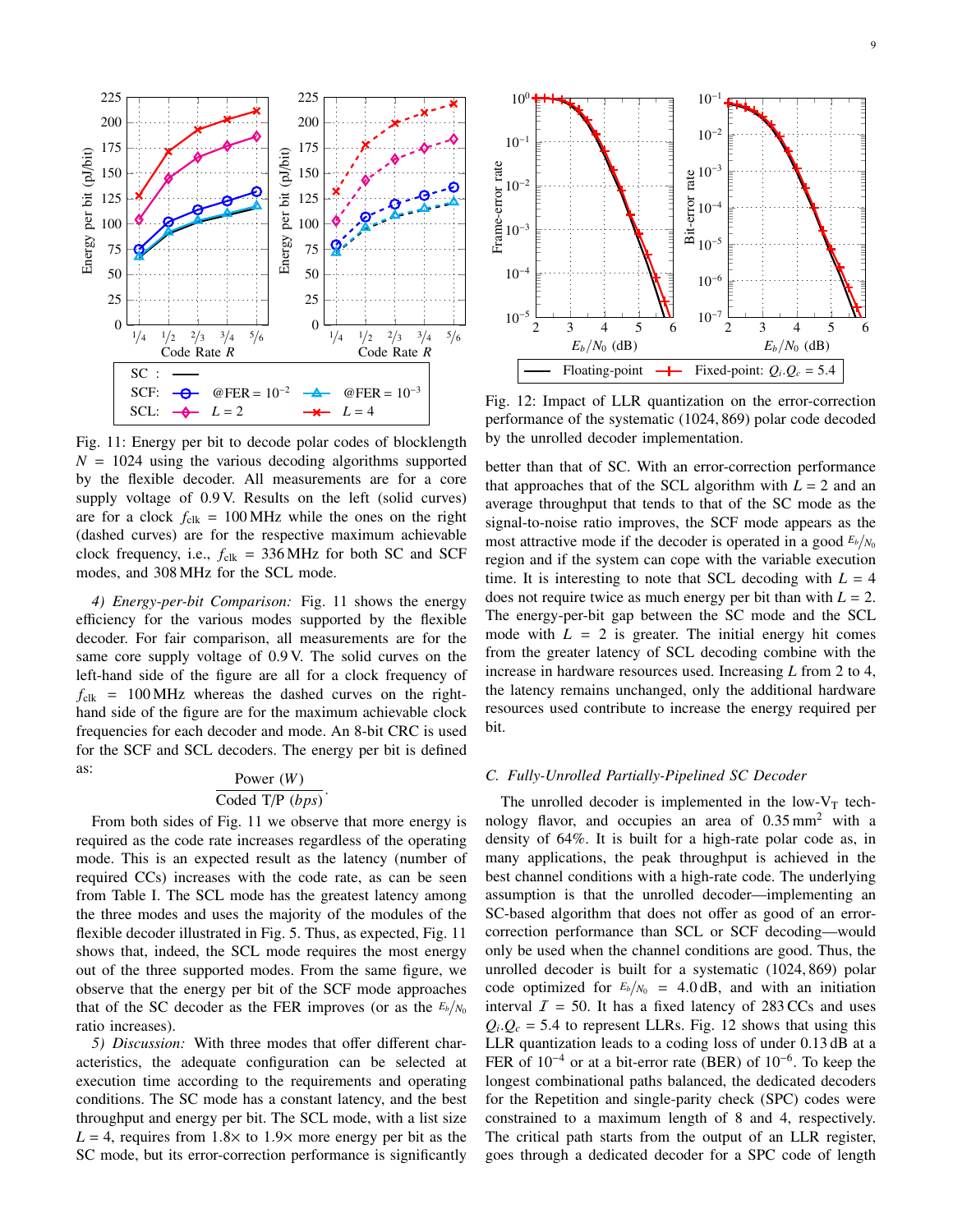| Implementation                               | This work               |                           |                          |                                    |                          | $\lceil 3 \rceil$       | [4]                                |                          |  |
|----------------------------------------------|-------------------------|---------------------------|--------------------------|------------------------------------|--------------------------|-------------------------|------------------------------------|--------------------------|--|
| <b>Algorithm</b>                             | SC.                     | SCF $(T = 8)$             | SCL $(L = 4)$            |                                    | $\overline{SC}$          | $BP(15$ iter.)          |                                    |                          |  |
| FER @ $E_b/N_0 = 4$ dB                       | $\sim 1 \times 10^{-5}$ | $\sim 1 \times 10^{-7}$   |                          | $\sim$ 7 $\times$ 10 <sup>-8</sup> |                          | $\sim 1 \times 10^{-5}$ | $\sim$ 7 $\times$ 10 <sup>-5</sup> |                          |  |
| $E_b/N_0$ @ <b>FER</b> of = 10 <sup>-5</sup> | $\sim$ 4 dB             | $\sim$ 3.4 dB             |                          | $\sim$ 3 dB                        |                          | $\sim$ 4 dB             | $\sim$ 4.8 dB                      |                          |  |
| <b>Technology</b>                            | $28 \text{ nm}$         | $28 \text{ nm}$           |                          | $28 \text{ nm}$                    |                          | $180 \text{ nm}$        | $65 \text{ nm}$                    |                          |  |
| Area $(mm^2)$                                | $0.44^a$                | $0.44^a$                  |                          | $0.44^a$                           |                          | 1.71                    | 1.48                               |                          |  |
| Supply $(V)$                                 | 0.9                     | 0.9                       | 1.3                      | 0.9                                | 0.5                      | 1.3                     | 1.0                                | 0.475                    |  |
| Frequency (MHz)                              | 336                     | 336                       | 721                      | 308                                | 20                       | 150                     | 300                                | 50                       |  |
| Latency $(\overline{CCs})$                   | 1833                    | 14664(1833 <sup>b</sup> ) |                          | 2408                               |                          | 1568                    | 150(65.7 <sup>b</sup> )            |                          |  |
| $(\mu s)$                                    | 5.46                    | 43.67                     | 3.34                     | 7.82                               | 120.40                   | 10.45                   | 0.50                               | 3.00                     |  |
| Coded T/P (Mbps)                             | 187.6                   | $187.6^{b}$               | 306.8                    | 130.9                              | 8.5                      | 98.0                    | $4675.8^{b,c}$                     | $779.3^{b,c}$            |  |
| W.-C. Coded T/P (Mbps)                       | 187.6                   | 23.5                      | 306.8                    | 130.9                              | 8.5                      | 98.0                    | 2048.0                             | 341.3                    |  |
| Area Eff. (Mbps/mm <sup>2</sup> )            | 423                     | $423^b$                   | 692                      | 295                                | 19                       | 57                      | $3,168^{b,c}$                      | $528^{b,c}$              |  |
| Power $(mW)$                                 | 17.8                    | 17.9                      | 128.3                    | 23.3                               | 0.6                      | 67                      | 477.5                              | 18.6                     |  |
| <b>Energy per bit</b> (pJ/bit)               | 95.0                    | $95.5^{b}$                | 418.3                    | 178.1                              | 64.7                     | 684                     | $102.1^{b,c}$                      | $23.8^{b,c}$             |  |
| Normalized for 28 nm and $0.9V^{\circ}$      |                         |                           |                          |                                    |                          |                         |                                    |                          |  |
| Area $(mm^2)$                                | $0.44^a$                | $0.44^a$                  |                          | $0.44^a$                           |                          | 0.04<br>0.27            |                                    |                          |  |
| Frequency (MHz)                              | 336                     | 336                       | $\qquad \qquad -$        | 308                                | $\overline{\phantom{0}}$ | 1335                    | 696                                | $\overline{\phantom{0}}$ |  |
| Latency $(\mu s)$                            | 5.46                    | 43.67                     | $\overline{\phantom{0}}$ | 7.82                               | $\overline{\phantom{0}}$ | 1.17                    | 0.22                               | -                        |  |
| Coded T/P (Mbps)                             | 187.6                   | $187.6^{b}$               | $\overline{\phantom{0}}$ | 130.9                              | $\overline{\phantom{0}}$ | 871.9                   | $10847.9^{b,c}$                    | $\overline{\phantom{0}}$ |  |
| W.-C. Coded T/P (Mbps)                       | 187.6                   | 23.5                      | $\overline{\phantom{0}}$ | 130.9                              | $\overline{\phantom{0}}$ | 871.9                   | 4751.4                             |                          |  |
| Area Eff. (Mbps/mm <sup>2</sup> )            | 423                     | $423^b$                   | $\overline{\phantom{0}}$ | 295                                | $\overline{\phantom{0}}$ | 21073                   | 39 500 <sup>b,c</sup>              | $\overline{\phantom{0}}$ |  |
| Power (mW)                                   | 17.8                    | 17.9                      |                          | 23.3                               | $\overline{\phantom{0}}$ | 5.0                     | 166.6                              |                          |  |
| <b>Energy per bit</b> (pJ/bit)               | 95.0                    | $95.5^{b}$                | $\overline{\phantom{0}}$ | 178.1                              | $\overline{\phantom{0}}$ | 5.7                     | $15.4^{b,c}$                       |                          |  |

TABLE III: Comparison of the flexible decoder against the other fabricated ASIC decoders for a (1024, 512) polar code. An 8-bit CRC is used for the SCF and SCL decoders.

 $a<sup>a</sup>$ All three modes supported by our flexible decoder occupy the same  $0.44 \text{ mm}^2$ .

*b*Average value at  $E_b/N_0 = 4$  dB.

*<sup>c</sup>*With early-termination and an average number of iterations of 6.57.

 $\degree$  Area scaled as  $s^2$ , frequency as  $1/s$ , and power as  $v^2s$ , where *s* is the technology feature size and *v* is the supply voltage ratio. The frequency of [3] was first scaled back linearly to 1.8 V, the nominal voltage of the 180 nm technology.

4, and ends at the input of a bit-estimate register. Instead of using enable signals for the registers, it makes heavy use of clock gating, thus significantly reducing the area and power requirements.

In the following, the measured throughput and energy per bit are presented, and briefly discussed.

*1) Throughput and Energy-per-bit Comparisons:* The throughput of the unrolled SC decoder is over an order of magnitude greater than any of the flexible decoder modes. At a supply voltage of 0.9 V, its coded throughput is of 9 234 Mbps at an achievable clock frequency *f*clk of 451 MHz. The energy per bit is shown to be of 2.55 pJ/bit at 100 MHz or of 1.15 pJ/bit at 451 MHz. For this decoder implemented with low- $V_T$  cells, leakage makes for the majority of the total power consumption at 100 MHz: 3.9 mW out of 5.2 mW. At 451 MHz, the contribution of the leakage drops down to a third of the total power consumption.

*2) Discussion:* The throughput of the unrolled SC decoder is over an order of magnitude than those of the various modes supported by the flexible decoder, as presented in Fig. 10. Comparing the energy per bit of the two architectures confirms that an unrolled SC decoder built for a specific polar code can achieve the lowest energy per bit. This speed and energyefficiency comes at the expense of flexibility.

## *D. Comparing with the State-of-the-Art Fabricated ASICs*

Only two other fabricated ASICs can be found in the literature, both are for polar codes with a blocklength  $N = 1024$ . In [3], Mishra et al. presented a rate-flexible SC decoder fabricated in UMC's 180 nm CMOS technology. In [4], Park et al. presented a rate-flexible belief-propagation (BP) decoder fabricated in TSMC's 65 nm CMOS technology. The results reported in [4] focus on a (1024, 512) polar code decoded at a high  $E_b/N_0$  value where the average number of iterations is of 6.57 out of the maximum of 15 iterations.

Table III shows a comparison of our flexible decoder against the other fabricated ASIC decoders. We present some results for the three supported modes: SC, SCF with a maximum number of trials  $T = 8$ , and SCL with a list size  $L = 4$ . An 8-bit CRC is used for the SCF and SCL decoders. We present SCL results for three different core supply voltages. For fair comparison against [4], the table focusses on a (1024, 512) polar code decoded at a  $E_b/N_0 = 4$  dB. Note that the FER at  $E_b/N_0 = 4$  dB for the BP decoder was taken from [17, Fig. 4.10]—the Ph.D. thesis of the first author of [4]. The worst-case (W.-C.) coded throughput is also included as some decoding algorithms have a throughput that depends on the channel conditions. Since the results for the state of the art are for other technologies and supply voltages, normalized results are also provided for comparison.

Looking at results for the different modes of the flexible decoder, the same remarks formulated in Sections IV-B3 and IV-B4 apply when the core voltage is 0.9 V for all modes. At 0.9 V, the SC decoder shows the lowest latency and greatest throughput. Still at the same core supply, the throughput and energy efficiency of the SCF mode are on par with the SC decoder when the  $E_b/N_0$  ratio is sufficiently high, i.e., when the number of trials becomes approximately 1. The SCL mode trails behind but still remains within the same order of magnitude.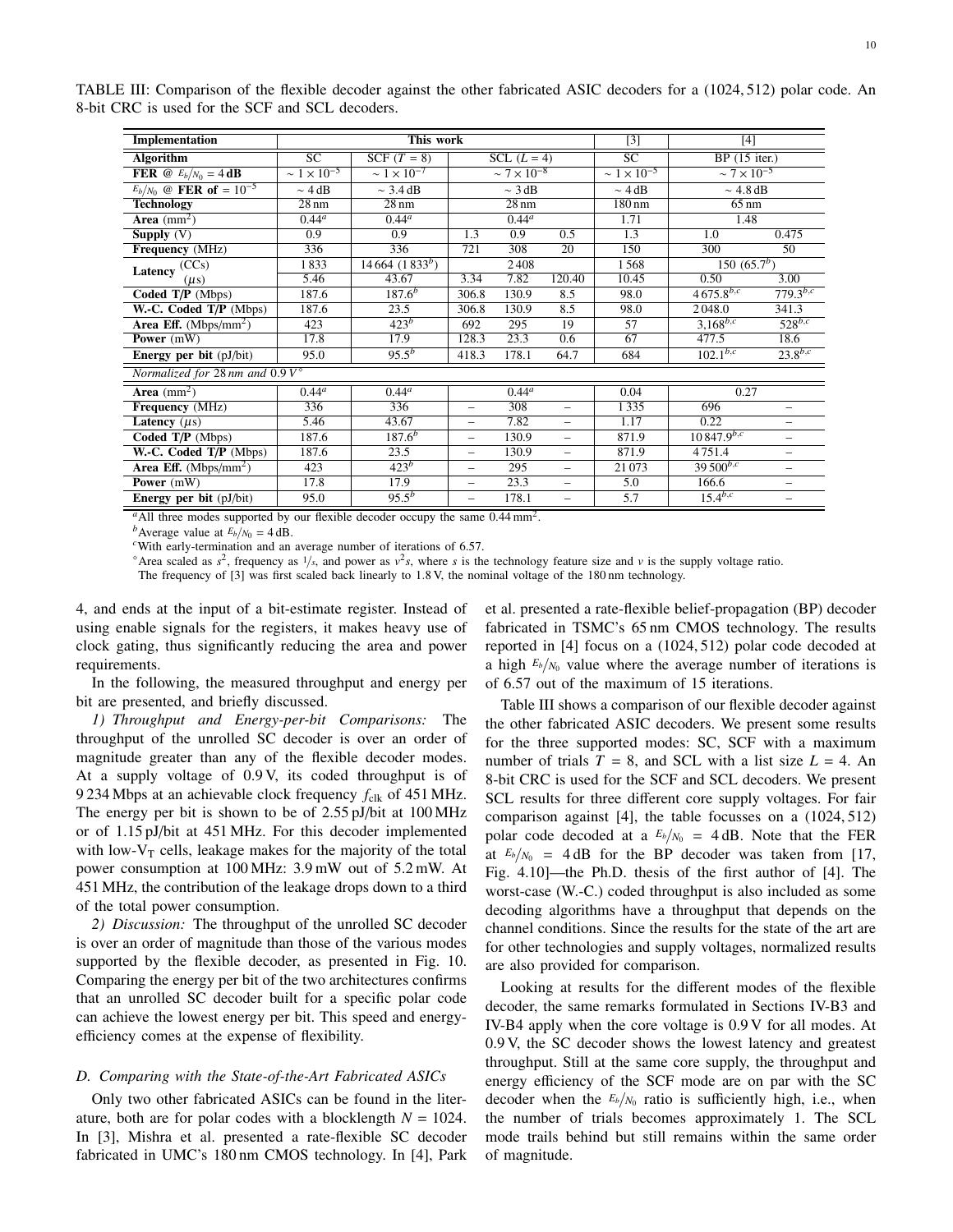| Implementation                          | This work       | $[3]$            |                 | [4]   |  |
|-----------------------------------------|-----------------|------------------|-----------------|-------|--|
| <b>Algorithm</b>                        | <b>SC</b>       | SC               | $BP(15$ iter.)  |       |  |
| $E_b/N_0$ @ FER of $10^{-3}$            | 4.95            | 4.95             | 5.20            |       |  |
| <b>Technology</b>                       | $28 \text{ nm}$ | $180 \text{ nm}$ | $65 \text{ nm}$ |       |  |
| Area $(mm2)$                            | 0.35            | 1.71             | 1.48            |       |  |
| Supply $(V)$                            | 0.9             | 1.3              | 1.0             | 0.475 |  |
| Frequency (MHz)                         | 451             | 150              | 300             | 50    |  |
| Latency $(\overline{CCs})$              | 283             | 1568             | 150             |       |  |
| $(\mu s)$                               | 0.63            | 10.45            | 0.50            | 3.00  |  |
| W.-C. Coded T/P (Mbps)                  | 9233.8          | 98.0             | 2048.0          | 341.3 |  |
| Area Eff. (Mbps/mm <sup>2</sup> )       | 26741           | 57               | 1384            | 231   |  |
| Power (mW)                              | 10.6            | 67               | 477.5           | 18.6  |  |
| <b>Energy per bit</b> (pJ/bit)          | 1.2             | 684              | 233             | 54    |  |
| Normalized for 28 nm and $0.9V^{\circ}$ |                 |                  |                 |       |  |
| Area $(mm2)$                            | 0.35            | 0.04             | 0.27            |       |  |
| <b>Frequency</b> (MHz)                  | 451             | 1335             | 696             |       |  |
| Latency $(\mu s)$                       | 0.63            | 1.17             | 0.22            |       |  |
| W.-C. Coded T/P (Mbps)                  | 9233.8          | 871.9            | 4751.4          |       |  |
| Area Eff. $(Mbps/mm^2)$                 | 26741           | 21073            | 17301           |       |  |
| Power (mW)                              | 10.6            | 5.0              | 166.6           |       |  |
| Energy per bit (pJ/bit)                 | 1.2             | 5.7              | 35.1            |       |  |

TABLE IV: Comparison of the unrolled decoder against the other fabricated ASIC decoders for a (1024, 869) polar code.

 $\degree$ Area scaled as  $s^2$ , frequency as  $1/s$ , and power as  $v^2s$ , where *s* is the technology feature size and  $\nu$  is the supply voltage ratio. The frequency of [3] was first scaled back linearly to 1.8 V, the nom-

inal voltage of the 180 nm technology.

Comparing our flexible decoder with the normalized results for the other works, it can be seen from Table III that the BP decoder of [4] has the lowest latency and greatest throughput while the SC decoder of [3] has the smallest area and best energy efficiency. It should be noted however that the error-correction performance of the BP decoding algorithm is significantly worse than that of any of the three algorithms supported by our flexible decoder, and that the decoder of [3] is specialized for SC decoding. Our flexible decoder is not optimized for efficient SC decoding, it implements the SC algorithm by using parts of the SCL decoder. Similarly, the area efficiency results for the SC and SCF modes are not suitable for a fair comparison against the other works as these two modes use only a fraction of the flexible decoder area, an area dictated by the largest list size supported by the SCL mode.

Table IV compares the measurement results for our dedicated unrolled decoder, specialized for one polar code, against those of the same two fabricated rate-flexible decoders [3], [4]. Note that by lack of data, and for fair comparison, we present worst-case throughput results for the BP decoder. Similarly to Table III, normalized results are presented. Comparing solely with the normalized results, it can be seen that the unrolled decoder outperforms the other works in terms of throughput and energy efficiency for an area efficiency in the same vicinity. Compared to the normalized results of the other SC decoder, the area of our decoder is approximately  $10\times$ greater, however the throughput is also  $10\times$  greater and the latency 1.8× lower. The area of our decoder is 1.3× that of the normalized area for the BP decoder, the throughput near double and the latency approximately three times greater. The energy per bit of our decoder was measured to be 4.75× and  $29.25\times$  smaller than the normalized energy-per-bit values of [3] and [4], respectively.

|  |                           | TABLE V: Synthesis-result comparison of SCL decoders for |  |  |
|--|---------------------------|----------------------------------------------------------|--|--|
|  | a (1024, 512) polar code. |                                                          |  |  |

| <b>Implementation</b>                              | This work       | [21]            | $[22]$          |  |  |  |  |
|----------------------------------------------------|-----------------|-----------------|-----------------|--|--|--|--|
| List size                                          | 4               | 4               | 16              |  |  |  |  |
| <b>Technology</b>                                  | $28 \text{ nm}$ | $90 \text{ nm}$ | $90 \text{ nm}$ |  |  |  |  |
| Area $(mm2)$                                       | 0.3             | 3.83            | 7.47            |  |  |  |  |
| Frequency (MHz)                                    | 500             | 403             | 658             |  |  |  |  |
| Latency $\overline{\overline{\text{CCs}}}$         | 2408            | 371             | 1462            |  |  |  |  |
| $(\mu s)$                                          | 4.82            | 0.92            | 2.22            |  |  |  |  |
| Coded T/P (Mbps)                                   | 212.6           | 1112.3          | 460.9           |  |  |  |  |
| Area Eff. (Mbps/mm <sup>2</sup> )                  | 709             | 290             | 62              |  |  |  |  |
| Normalized for 28 nm and list size $L = 4^{\circ}$ |                 |                 |                 |  |  |  |  |
| Area $(mm2)$                                       | 0.3             | 0.4             | 0.2             |  |  |  |  |
| Frequency (MHz)                                    | 500             | 1295            | 2 1 1 5         |  |  |  |  |
| Latency $(\mu s)$                                  | 4.82            | 0.29            | 0.69            |  |  |  |  |
| Coded T/P (Mbps)                                   | 213             | 3575            | 1481            |  |  |  |  |
| Area Eff. $(Mbps/mm^2)$                            | 709             | 9645            | 8 1 9 5         |  |  |  |  |

 $\degree$ Area scaled as  $s^2l$ , and frequency as  $1/s$ , where *s* is the technology feature size and *l* is the list-size ratio.

#### *Further Discussion*

We note that the field of polar codes has been very active since the RTL of PolarBear has been finalized. Many improvements were proposed to the SCL decoding algorithm and its implementation in particular. Notably, more efficient PSNs were proposed in [18], multi-bit and tree pruning methods presented [19], [20], or a combination of both, e.g. [21], [22]. These improvements are orthogonal to our work.

To help estimate the potential impact that could be brought by recent architectural improvements, Table V presents a comparison between our synthesis results for our flexible decoder (with emphasis on the SCL mode) against those from the state of the art works of [21], [22]. Normalized results, including to account for the different list size of [22], are presented.

Comparing the latency in CCs of our decoder with the other works, it can be seen that the reduced-latency algorithm of [21], that notably estimates multiple bits at once, can have a significant impact. The approximate metric sorter of [22] also leads to a latency reduction. Looking at the normalized results, it can be seen that the area results are in the same vicinity. The improved PSN of [21], [22] and the approximate sorter of [22] lead to much greater clock frequencies. By comparing the achievable clock of our synthesized design with that of our on-chip flexible decoder at 0.9 V (Table III) hints that the gains that are expected from standard scaling laws appear to be difficult to fully realize, especially with regular- $V_T$  libraries. This is partly due to the impact of parasitics and wiring.

A detailed survey that includes the recent work and a comparison of polar decoders with low-density parity-check (LDPC) and Turbo decoders can be found in [23]. The comparison discusses, among other things, the required list size and blocklength for SCL decoding in order to match the performance of various LDPC and Turbo decoders. Another important implementation-related aspect is the quantization loss, which we showed in Section IV to be negligible when using bit-widths that are very similar to the bit-widths commonly used in LDPC decoders.